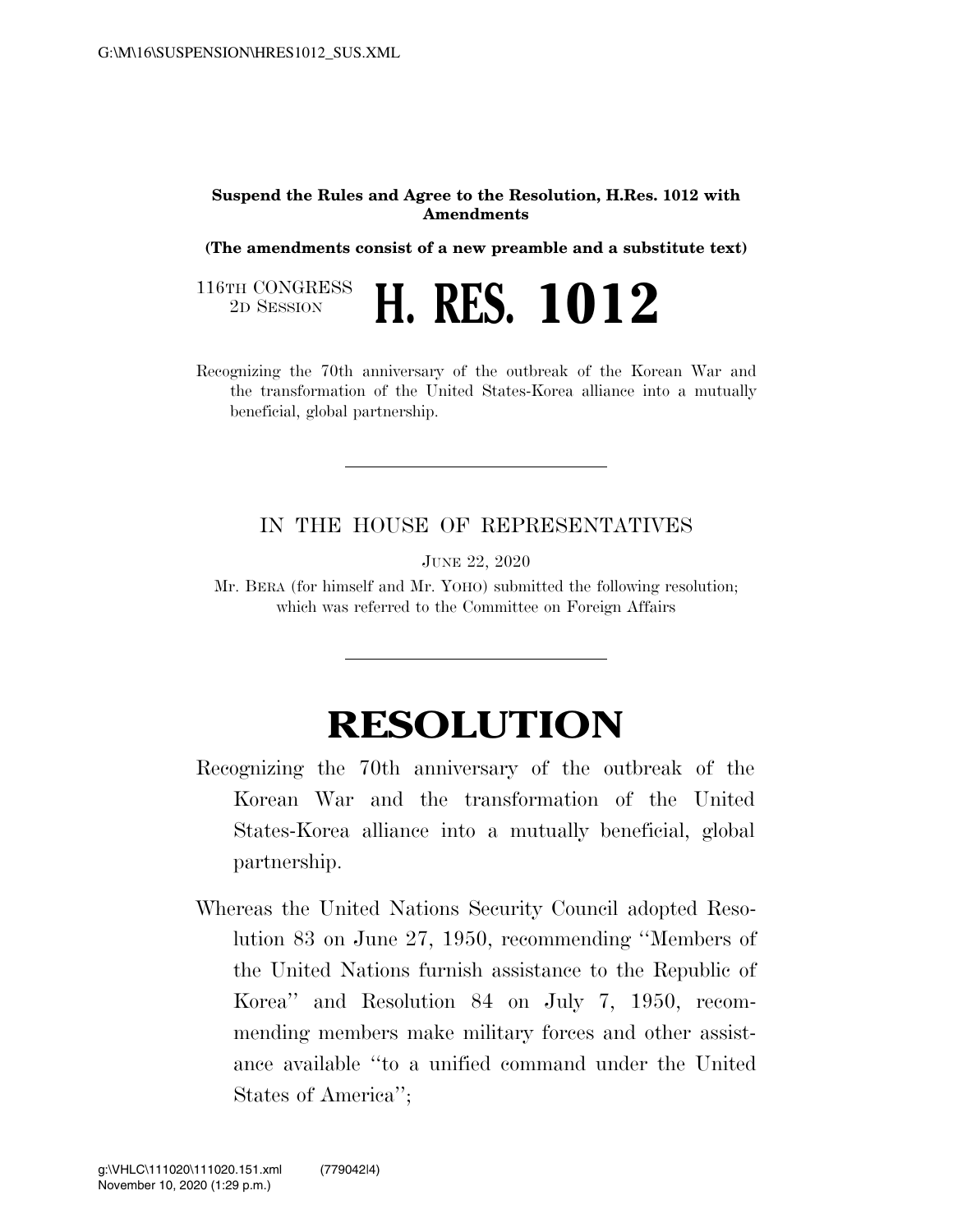- Whereas, on July 27, 1953, an Armistice Agreement was signed by United States Army Lieutenant General William Harrison, Jr., representing the United Nations Command with the Korean People's Army and the Chinese People's Volunteer Army to ''ensure a complete cessation of hostilities and of all acts of armed force in Korea until a final peaceful settlement is achieved'';
- Whereas the Armistice Agreement remains in force today and that by its terms has neither formally ended the Korean war nor constituted a permanent settlement of peace on the Korean Peninsula;
- Whereas, on October 1, 1953, the Mutual Defense Treaty Between the United States and the Republic of Korea (5 UST 2368) was signed in Washington with ratification advised by the Senate on January 26, 1954, and the shared commitment to recognize an armed attack on either of the Parties as dangerous to each's own peace and security and to "act to meet the common danger in accordance with [each's] constitutional processes'' and remains in force today;
- Whereas during the Korean war, 1,789,000 United States soldiers, sailors, airmen, and marines served in theater, 36,574 paid the ultimate sacrifice with their lives in defense of freedom in the Republic of Korea, and over 7,500 United States servicemembers remain classified by the Department of Defense as missing in action;
- Whereas, on October 7, 2016, H.R. 1475, entitled the ''Korean War Veterans Memorial Wall of Remembrance Act'', was introduced in Congress by Representative Sam Johnson of Texas and became Public Law 114–230;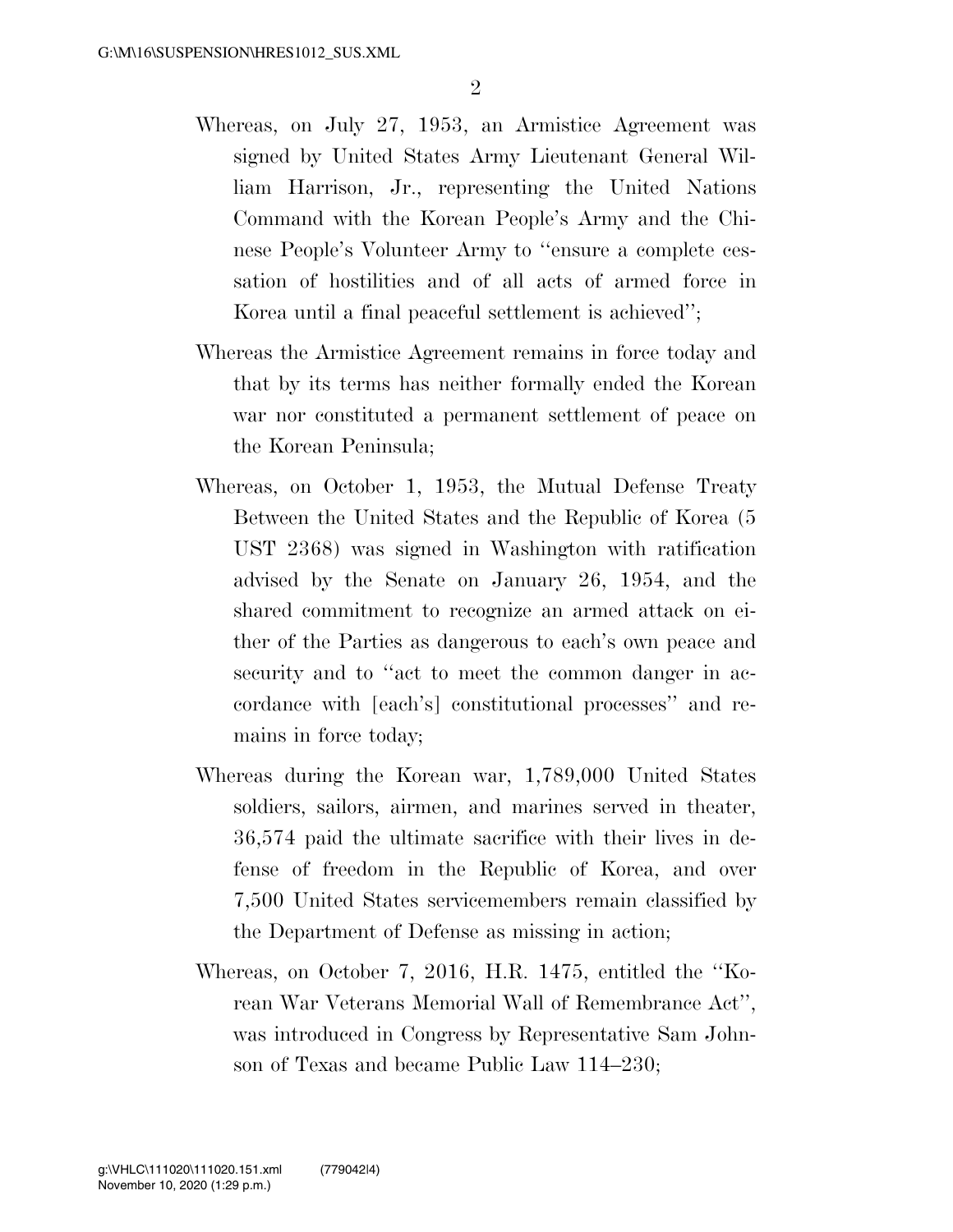- Whereas according to House Report 114–433 to accompany H.R. 1475, H.R. 1475 authorizes a Wall of Remembrance to be added to the Korean War Veterans Memorial with the names of those that died in theater, are listed as missing, or prisoners of war, and would also list the number of members of the Korean Augmentation to the United States Army (KATUSA) who were killed in action, wounded in action, prisoners of war, or are listed as missing in action;
- Whereas the ongoing conflict separated countless Korean families from one another, and an estimated 3,000 elderly South Koreans die every year without reuniting with their loved ones;
- Whereas in the 70 years since the outbreak of the Korean conflict, the United States-Republic of Korea alliance has transformed itself from a security relationship into a comprehensive global partnership;
- Whereas the Republic of Korea is considered one of the greatest success stories in the post-World War II era and constitutes a lynchpin of United States foreign policy in Northeast Asia;
- Whereas the United States and the Republic of Korea have stood shoulder to shoulder in all major military conflicts the United States has faced since the Korean war while maintaining peace on the Korean Peninsula;
- Whereas this partnership has contributed to regional and global prosperity through the shared values of democracy, free market economy, human rights, and the rule of law;
- Whereas it is in the national interest of the United States to maintain its forward deployed presence in the Republic of Korea through United States Forces Korea (USFK), a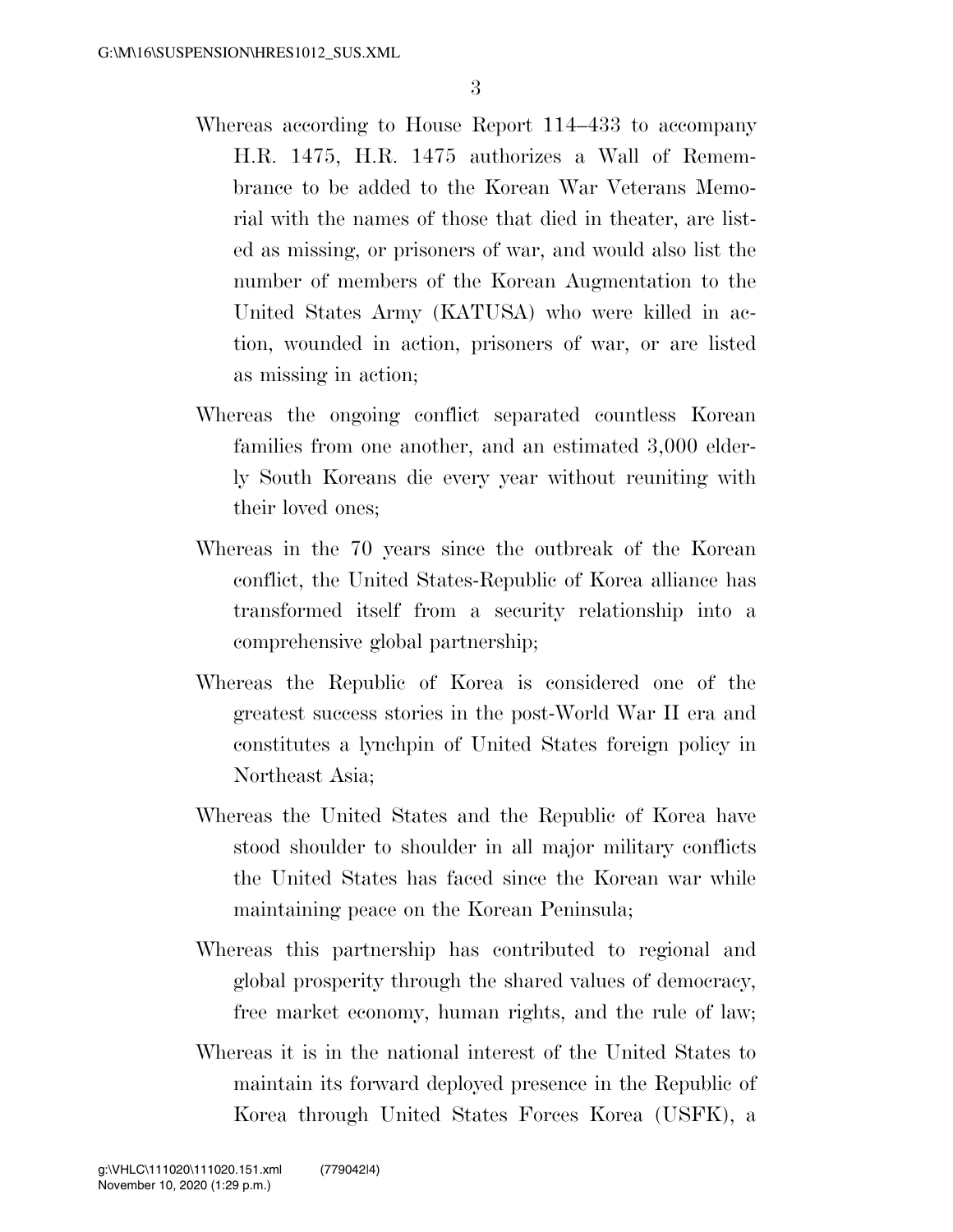premier Joint Force that is ''well led, disciplined, trained and ready to Fight Tonight and win'';

- Whereas the 70-year transformation of the United States-Korea alliance into a mutually beneficial partnership has recently led to important coordination and cooperation in confronting global pandemics including H1N1 in 2009, and COVID–19 in 2020;
- Whereas the Republic of Korea has made significant contributions to the global community in combating and containing COVID–19, including the manufacture and export of Reverse Transcription Polymerase Chain Reaction (RT–PCR) test kits to the United States Government and various States;
- Whereas, on May 8, 2020, the Republic of Korea donated 500,000 masks to be distributed to Korean war veterans throughout the United States, including the Navajo Nation, in a gesture of gratitude and in commemoration of the 70th anniversary of the outbreak of the Korean war; and
- Whereas, on May 10, 2020, the Republic of Korea donated 2,000,000 masks to the United States to help fill shortages in hospitals most impacted by COVID–19: Now, therefore, be it
	- 1 *Resolved,* That the House of Representatives—
- 2 (1) underscores the continuing and crucial role 3 of the alliance between the United States and the 4 Republic of Korea in ensuring peace and stability in 5 Asia and the world, including by providing security 6 from the threat posed by the Democratic People's 7 Republic of Korea and its repeated provocations;